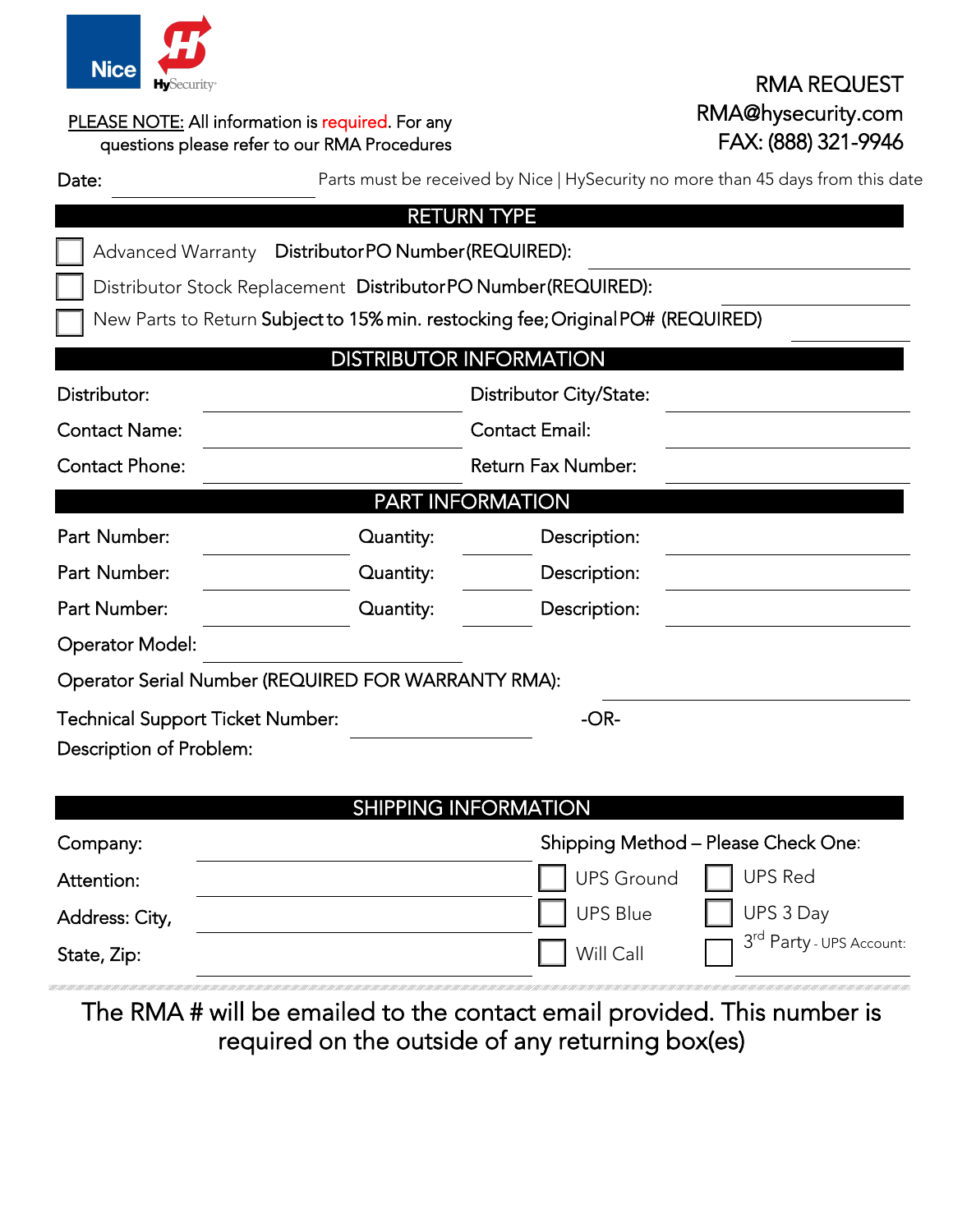

Nice North America Gate & Barrier Division 6705 S 209th St, Ste 101 Kent, WA 98032

Ph. +1 253-867-3700 Support +1 253-201-2918 www.niceforyou.com www.hysecurity.com

# RMA Procedures

The purpose of this document is to define the steps necessary to successfully process a claim for a replacement part. Only authorized Nice/HySecurity account holders are eligible to request an RMA. For details on Nice and HySecurity warranty policies, please refer to https://hysecurity.com/contact-us/warranty-registration/.

#### Return Merchandise Authorization (RMA)

- Nice/HySecurity RMA Request form, D0114, Rev. C must be completed with all required information. All previous versions of the Nice/HySecurity RMA form will not be accepted.
- An RMA number will be provided after the RMA request form is submitted with complete information. Missing information on the RMA request form may result in a delayed shipment.
- Nice/HySecurity will notify the customer of any missing information using the contact information provided on the RMA form.
- Defective parts cannot be returned to Nice/HySecurity for credit only. Warranty claims will receive a replacement item equivalent to the defective part returned to Nice/HySecurity.
- On the RMA form Nice/HySecurity distributors/dealers must specify the type of return:
	- o Advanced Replacement RMA **‐**This type of return is used when Nice/HySecurity provides an advanced replacement of a suspect warranty part before the suspect part has been returned to Nice/HySecurity. An invoice for the part and outgoing freight will be issued referencing the purchase order number provided. Credit is issued only after the suspect part has been returned, inspected and approved as defective. Nice/HySecurity reserves the right to supply used or reconditioned material for all warranty advanced replacement claims.
	- o Warranty Stock Replacement RMA **‐** This type of replacement is used when the distributor/ dealer advances a replacement part to the end user and needs to replace their stock. A replacement part is sent only after the suspect part is returned and approved as warranty. An invoice and credit for the part will be issued upon shipment of the replacement part. Nice/HySecurity reserves the right to supply used or reconditioned material for all warranty stock replacement claims.
	- o Return of New Parts –This type of return is used when the distributor wants to return parts that have not been used in an operator. This type of return can occur when a part was ordered incorrectly by the distributor/dealer, when a distributor/dealer has an overstock, or for upgrading parts. Credit for returning new parts will be equal to the amount invoiced when the item was originally purchased. Freight will not be credited. Non-warranty returns may be subject to a 15% minimum restocking fee.
- After the RMA has been processed, Nice/HySecurity will send the RMA number via email to the distributor/dealer email provided.

#### Reconditioned Parts

- o Nice/HySecurity reserves the right to supply used or reconditioned material for all warranty claims.
- o Nice/HySecurity replacement parts (whether new or reconditioned) carry a one year warranty from the date that the product was shipped from Nice/HySecurity or for the duration of the original